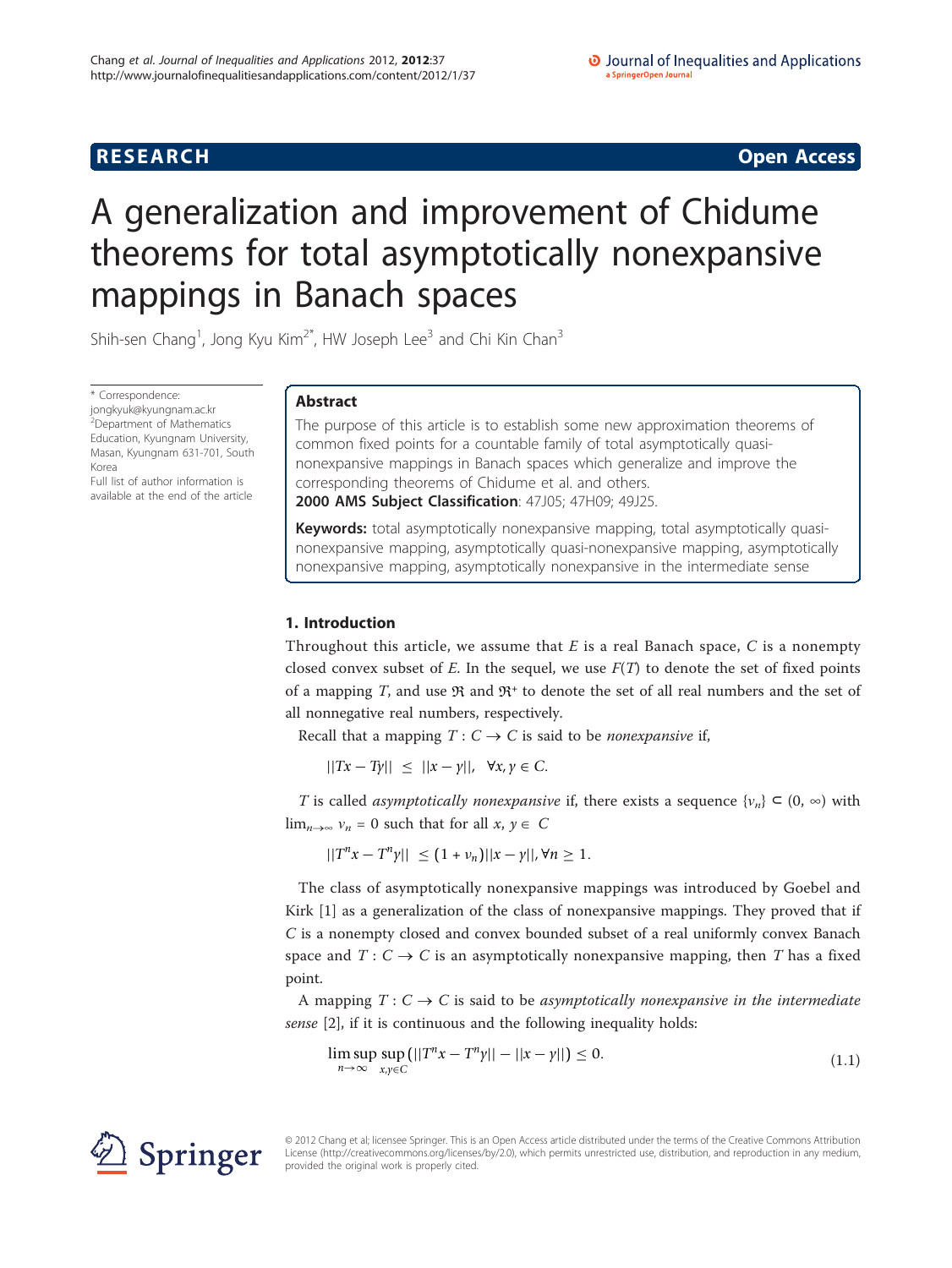If  $F(T) \neq \emptyset$  and (1.1) holds for all  $x \in C$ ,  $y \in F(T)$ , then T is called *asymptotically* quasi-nonexpansive in the intermediate sense. Observe that if we define

$$
a_n := \sup_{x,y \in C} (||T^n x - T^n y|| - ||x - y||) \text{ and } \sigma_n = \max\{0, a_n\},
$$
 (1.2)

then  $\sigma_n \to 0$  as  $n \to \infty$  and (1.1) reduces to

$$
||T^{n}x - T^{n}y|| \le ||x - y|| + \sigma_{n}, \forall x, y \in C, n \ge 1.
$$
 (1.3)

The class of asymptotically nonexpansive in the intermediate sense was introduced by Bruck et al. [\[2](#page-8-0)]. It is known [[3](#page-8-0)] that if C is a nonempty closed and convex bounded subset of a uniformly convex Banach space E and  $T: C \rightarrow C$  is asymptotically nonexpansive in the intermediate sense, then  $T$  has a fixed point. It is worth mentioning that the class of mappings which are asymptotically nonexpansive in the intermediate sense contains properly the class of asymptotically nonexpansive mappings.

Recently, Alber et al. [[4\]](#page-8-0) introduced the concept of total asymptotically nonexpansive *mappings* which is more general than asymptotically nonexpansive mappings and studied the approximation methods of fixed points for this kind of mappings.

**Definition 1.1** A mapping  $T: C \to C$  is said to be *total asymptotically nonexpansive* if, there exist nonnegative real sequences  $\{v_n\}$  and  $\{\mu_n\}$  with  $v_n \to 0$ ,  $\mu_n \to 0$  as  $n \to \infty$ and a strictly increasing continuous function  $\zeta : \mathfrak{R}^+ \to \mathfrak{R}^+$  with  $\zeta(0) = 0$  such that for all  $x, y \in C$ ,

$$
||T^{n}x - T^{n}y|| \le ||x - y|| + \nu_{n}\zeta(||x - y||) + \mu_{n}, \forall n \ge 1.
$$
 (1.4)

If  $F(T) \neq \emptyset$  and (1.4) holds for all  $x \in C$ ,  $y \in F(T)$ , then T is called total asymptotically quasi-nonexpansive.

**Remark 1.2** If  $\zeta(t) = t$ ,  $t \ge 0$ , then (1.4) reduces to

|| $T^n x - T^n y$ || ≤  $(1 + v_n)$ || $x - y$ || +  $\mu_n$ , ∀*n* ≥ 1.

In addition, if  $\mu_n = 0$ ,  $\forall n \ge 1$ , then total asymptotically nonexpansive mappings coincide with asymptotically nonexpansive mappings. If  $v_n = \mu_n = 0$ ,  $\forall n \ge 1$ , then total asymptotically nonexpansive mappings coincide with nonexpansive mappings. If  $v_n = 0$ and  $\mu_n = \sigma_n := \max\{0, a_n\}$ , where  $a_n$  is defined by (1.2), then (1.4) reduces to (1.3) which has been studied as asymptotically nonexpansive mappings in the intermediate sense.

Within the past 30 years, research on iterative approximation of common fixed points of nonexpansive mappings, asymptotically nonexpansive mappings and asymptotically quasi-nonexpansive mappings have been considered by many authors (see, for example, [[1](#page-8-0)[-20](#page-9-0)] and the references therein).

Especially, recently Chidume and Ofoedu [\[13](#page-8-0),[14\]](#page-9-0) introduced the following iterative scheme for approximation of a common fixed point of a finite family of total asymptotically nonexpansive mappings in Banach spaces which extend and generalize the corresponding results of Kirk [\[3\]](#page-8-0), Alber et al. [[4](#page-8-0)], Quan et al. [\[5\]](#page-8-0), Shahzad et al. [[6\]](#page-8-0), Chang et al. [\[9](#page-8-0)], Jung [[10](#page-8-0)], Shioji et al. [\[11](#page-8-0)], Suzuki [\[12](#page-8-0)], and Schu [\[19\]](#page-9-0).

**Theorem 1.3** [[[13](#page-8-0)[,14](#page-9-0)]] Let E be a real Banach space, C be a nonempty closed convex subset of E and  $T_i: C \to C$ ,  $i = 1, 2, ..., m$  be m total asymptotically nonexpansive mappings with sequences  $\{v_{in}\}\$ ,  $\{\mu_{in}\}\$ ,  $i = 1, 2, ..., m$ , such that  $\mathfrak{F} := \bigcap_{i=1}^{m} F(T_i) \neq \emptyset$ . Let  $\{x_n\}$  be defined by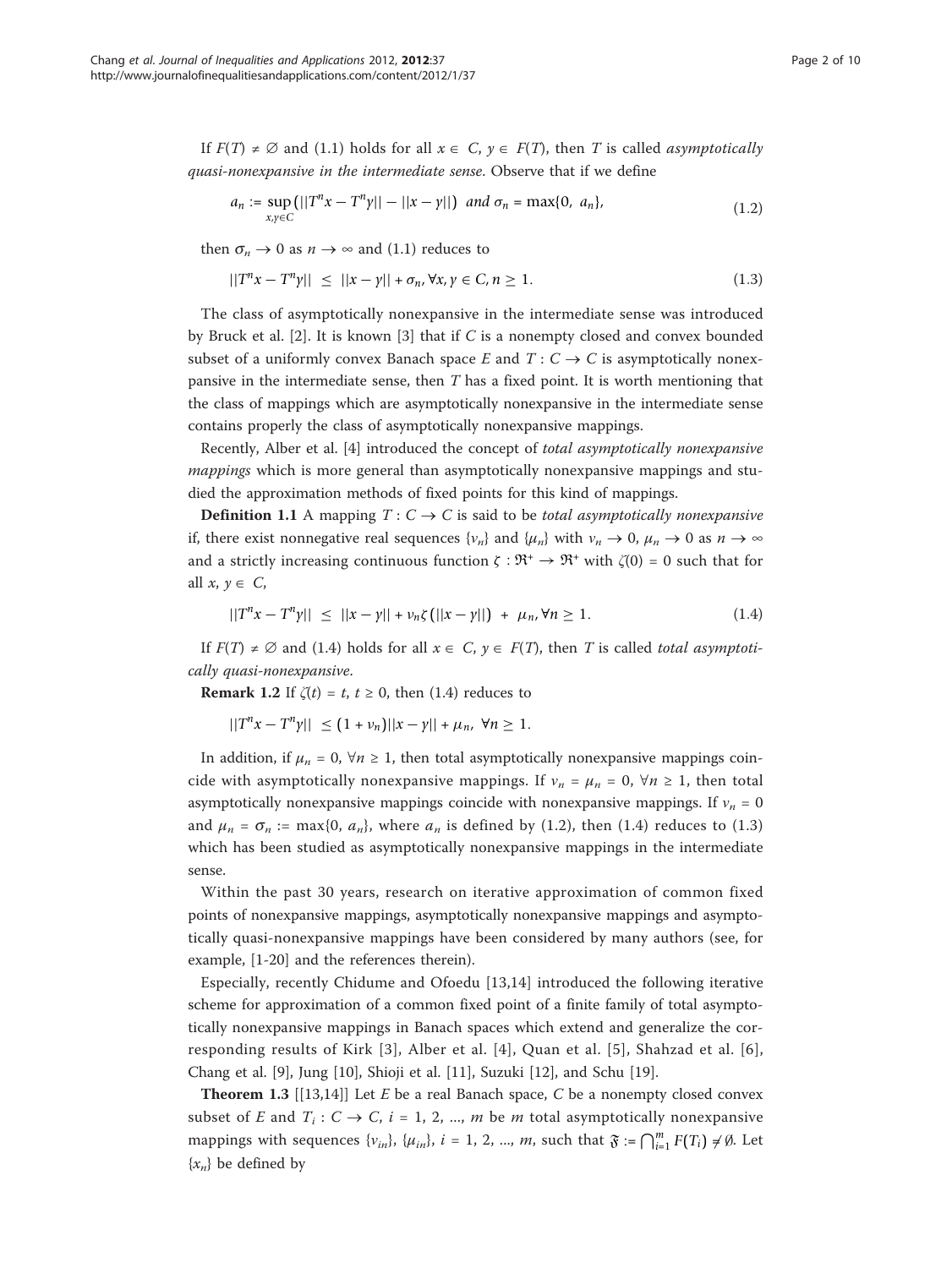$$
\begin{cases}\nx_1 \in C, \\
x_{n+1} = (1 - \alpha_n)x_n + \alpha_n T_1^n x_n, \text{ if } m = 1, n \ge 1\n\end{cases}
$$
\n
$$
\begin{cases}\nx_1 \in C; \\
x_{n+1} = (1 - \alpha_n)x_n + \alpha_n T_1^n y_{1n} \\
y_{1n} = (1 - \alpha_n)x_n + \alpha_n T_2^n y_{2n} \\
\vdots \\
y_{(m-2)n} = (1 - \alpha_n)x_n + \alpha_n T_{m-1}^n y_{(m-1)n} \\
y_{(m-1)n} = (1 - \alpha_n)x_n + \alpha_n T_m^n x_n, \text{ if } m \ge 2, n \ge 1.\n\end{cases}
$$
\n(1.5)

Suppose  $\sum_{n=1}^{\infty} v_{in} < \infty$ ,  $\sum_{n=1}^{\infty} \mu_{in} < \infty$ ,  $i = 1, 2, ..., m$  and suppose that there exist *M<sub>i</sub>*,  $M_i^* > 0$  such that  $\zeta_i(\lambda_i) \le M_i^* \lambda_i$  for all  $\lambda_i \ge M_i$ ,  $i = 1, 2, ..., m$ . Then the sequence  ${x_n}$  is bounded and  $\lim_{n\to\infty}$   $||x_n - p||$  exists,  $p \in \mathfrak{F}$ . Moreover, the sequence  ${x_n}$  converges strongly to a common fixed point of  $T_i$ ,  $i = 1, 2, ..., m$  if and only if lim inf  $_{n\to\infty}d(x_n,\mathfrak{F})=0$ , where  $d(x_n,\mathfrak{F})=\inf_{\gamma\in\mathfrak{F}}||x_n-\gamma||, n\geq 1$ .

**Theorem 1.4** [[[13](#page-8-0),[14\]](#page-9-0)] Let *E* be a uniformly convex real space, *C* be a nonempty closed convex subset of E, and  $T_i: C \to C$ ,  $i = 1, 2, ..., m$  be m uniformly continuous total asymptotically nonexpansive mappings with sequences  $\{v_{in}\}, \{\mu_{in}\} \subset [0, \infty)$  such that  $\sum_{n=1}^{\infty} v_{in} < \infty$ ,  $\sum_{n=1}^{\infty} \mu_{in} < \infty$ ,  $i = 1, 2, ..., m$  and  $\mathfrak{F} := \bigcap_{i=1}^{m} F(T_i) \neq \emptyset$ . Let  $\{\alpha_{in}\} \subset$ [ $\varepsilon$ , 1 -  $\varepsilon$ ] for some  $\varepsilon \in (0, 1)$ . From arbitrary  $x_1 \in C$ , define the sequence  $\{x_n\}$  by (1.5). Suppose that there exist  $M_i$ ,  $M_i^* > 0$  such that  $\zeta_i(\lambda_i) \le M_i^* \lambda_i$  whenever  $\lambda_i \ge M_i$ ,  $i = 1$ , 2, ..., *m* and that one of  $T_1$ ,  $T_2$ , ...,  $T_m$  is compact, then  $\{x_n\}$  converges strongly to some  $p \in \mathfrak{F}$ .

It is our purpose in this article to construct a new iterative sequence much simpler than (1.5) for approximation of common fixed points of a countable family of total asymptotically nonexpansive mappings and give necessary and sufficient conditions for the convergence of the scheme to common fixed points of the mappings in arbitrary real Banach spaces. As well as a sufficient condition for convergence of the iteration process to a common fixed point of mappings under the setting of uniformly convex Banach space is also established. The results presented in the article not only generalize and improve the corresponding results of Chidume et al. [\[13-](#page-8-0)[15](#page-9-0)] but also unify, extend and generalize the corresponding result of [\[3](#page-8-0)-[7,9-12,](#page-8-0)[19\]](#page-9-0).

### 2. Preliminaries

For the sake of convenience we first give the following lemmas which will be needed in proving our main results.

**Lemma 2.1** [[[20](#page-9-0)]] Let E be a uniformly convex Banach space,  $r > 0$  be a positive number and  $B_r(0)$  be a closed ball of E. Then, for any sequence  $\{x_i\}_{i=1}^{\infty} \subset B_r(0)$  and for any sequence  $\{\lambda_i\}_{i=1}^{\infty}$  of positive numbers with  $\sum_{n=1}^{\infty} \lambda_n = 1$ , there exists a continuous, strictly increasing and convex function  $g : [0, 2r) \rightarrow [0, \infty)$ ,  $g(0) = 0$  such that for any positive integers  $i, j \geq 1$ ,  $i \neq j$ , the following holds:

$$
||\sum_{n=1}^{\infty} \lambda_n x_n||^2 \leq \sum_{n=1}^{\infty} \lambda_n ||x_n||^2 - \lambda_i \lambda_j g(||x_i - x_j||). \tag{2.1}
$$

**Lemma 2.2** Let  $\{a_n\}$ ,  $\{b_n\}$ , and  $\{\lambda_n\}$  be sequences of nonnegative real numbers such that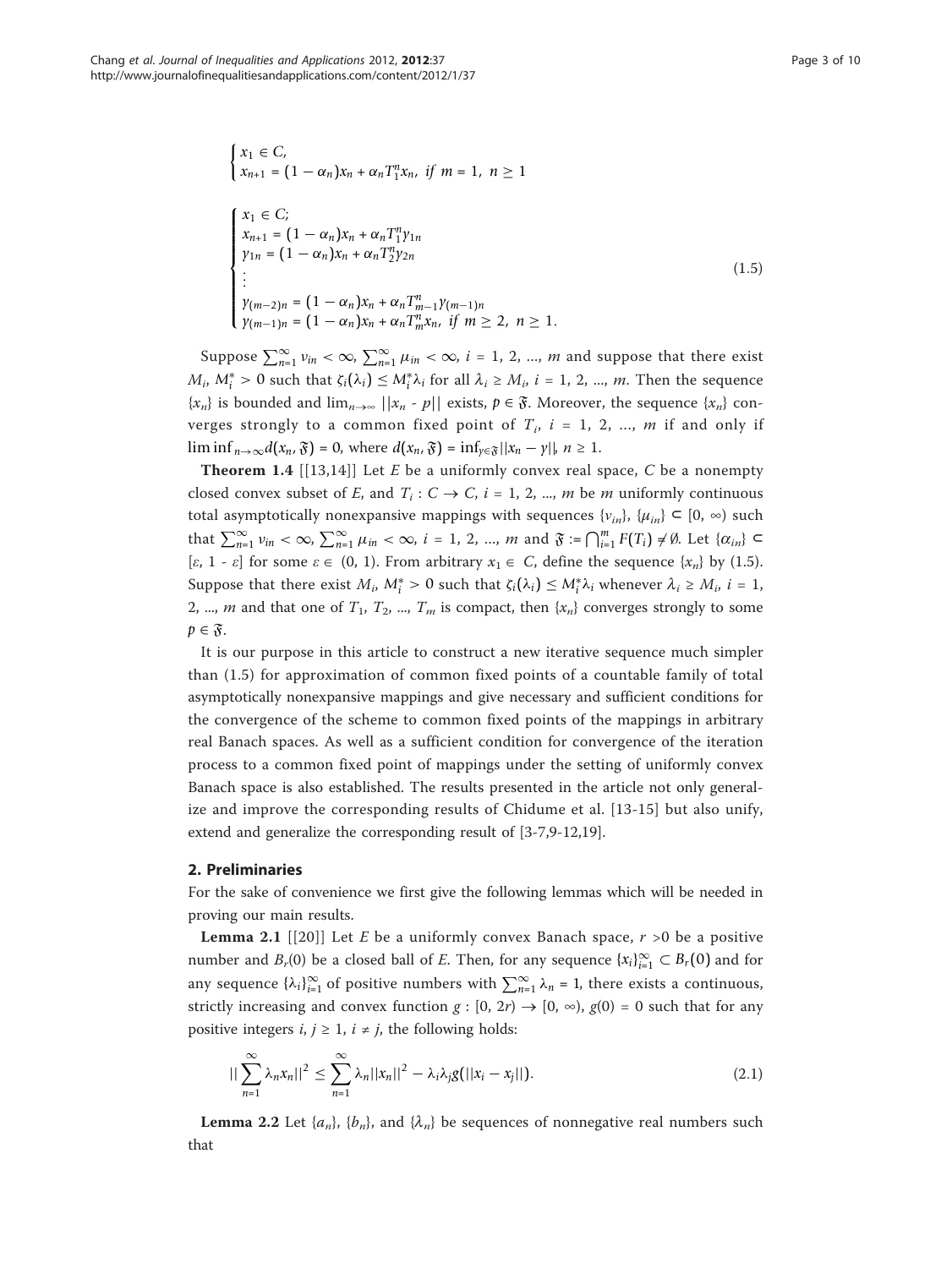$$
a_{n+1} \le (1+\lambda_n)a_n + b_n, \forall n \ge n_0,
$$
\n
$$
(2.2)
$$

where  $n_0$  is some positive integer. If  $\sum_{n=1}^{\infty} \lambda_n < \infty$  and  $\sum_{n=1}^{\infty} b_n < \infty$ , then  $\{a_n\}$  is bounded and  $\lim_{n\to\infty} a_n$  exists. Moreover, if, in addition,  $\liminf_{n\to\infty} a_n = 0$ , then  $\lim_{n\to\infty} a_n = 0.$ 

## 3. Main results

**Definition 3.1** Let  $E$  be a real Banach space,  $C$  be a nonempty closed convex subset of E.

(1) Let  $\{T_i\}$  be a countable family of mappings from C into itself.  $\{T_i\}$  is said to be *uniformly total asymptotically quasi-nonexpansive mappings if,*  $\mathfrak{F} := \bigcap_{i=1}^{\infty} F(T_i) \neq \emptyset$ , and there exist nonnegative real sequences  $\{v_n\}$  and  $\{\mu_n\}$  with  $v_n \to 0$ ,  $\mu_n \to 0$  as  $n \to \infty$ and a strictly increasing continuous function  $\zeta : \mathfrak{R}^+ \to \mathfrak{R}^+$  with  $\zeta(0) = 0$  such that for all  $x \in C$ ,  $p \in \mathfrak{F}$ ,

$$
||T_i^n x - p|| \le ||x - p|| + \nu_n \zeta (||x - p||) + \mu_n, \forall i \ge 1, n \ge 1.
$$
 (3.1)

(2) A mapping  $T: C \to C$  is said to be *uniformly L-Lipschitz continuous*, if there exists a constant  $L > 0$  such that

$$
||T^{n}x - T^{n}y|| \le L||x - y||, \forall x, y \in C, \forall n \ge 1.
$$

Let  ${T_i}$  be a countable family of uniformly total asymptotically quasi-nonexpansive mappings from C into itself and for each  $i \geq 1$ ,  $T_i$  is uniformly  $L_i$ -Lipschitz continuous. For any given  $x_0 \in C$ , we define an iterative sequence  $\{x_n\}$  by

$$
\begin{cases}\n x_0 \in C \text{ chosen arbitrary,} \\
 x_{n+1} = \alpha_n x_n + (1 - \alpha_n) z_n, \\
 z_n = \beta_{n,0} x_n + \sum_{i=1}^{\infty} \beta_{n,i} T_i^n x_n, \ \forall n \ge 0.\n\end{cases}
$$
\n(3.2)

**Theorem 3.2** Let  $E$  be a real Banach space,  $C$  be a nonempty closed convex subset of E. Let  ${T_n}_{n=1}^{\infty}$  be a countable family of uniformly total asymptotically quasi-nonexpansive mappings from C into itself with nonnegative real sequences  $\{v_n\}$  and  $\{\mu_n\}$  and a strictly increasing continuous function  $\zeta : \mathfrak{R}^+ \to \mathfrak{R}^+$  such that  $\zeta(0) = 0$ ,  $\mathfrak{F} := \bigcap_{i=1}^m F(T_i) \neq \emptyset$  and  $\sum_{n=1}^{\infty} (\nu_n + \mu_n) < \infty$ . Let  $\{x_n\}$  be the sequence defined by (3.2), where  $\{\beta_{n,i}\}\$ ,  $i = 0, 1, 2, \dots$  and  $\{\alpha_n\}$  are sequences in [0, 1] satisfying the following conditions:

(a) for each  $n \ge 0$ ,  $\sum_{i=0}^{\infty} \beta_{n,i} = 1$ ; If  $\{x_n\}$  and  $\mathfrak{F}$  are bounded, then the following conclusions hold:

(1) for each  $p \in \mathfrak{F}$ ,  $\lim_{n \to \infty} ||x_n - p||$  exists;

(2) the sequence  $\{x_n\}$  converges strongly to a common fixed point  $x^* \in \mathfrak{F}$  if and only if  $\liminf_{n\to\infty} d(x_n, \mathfrak{F}) = 0$ , where  $d(x_n, \mathfrak{F}) = \inf_{\gamma \in \mathfrak{F}} ||x_n - \gamma||, n \ge 1$ .

**Proof.** (1) For any  $n \ge 0$  and for any given  $p \in \mathfrak{F}$  we have

$$
||x_{n+1} - p|| \le \alpha_n ||x_n - p|| + (1 - \alpha_n) ||z_n - p||. \tag{3.3}
$$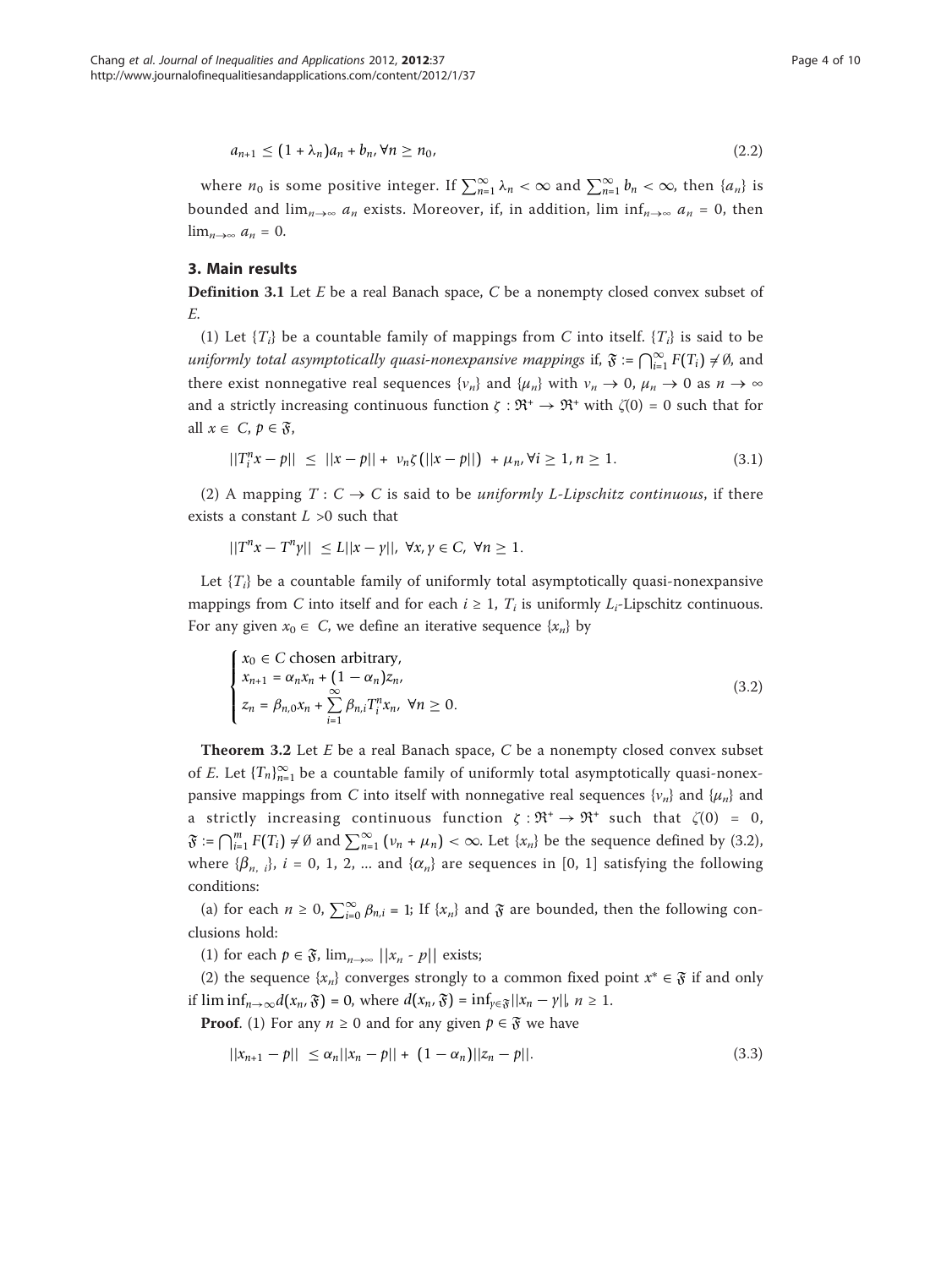Denoting by *M* = sup<sub>*n*≥0,*p*∈ξ{ $||x_n|| + ||x_n - p||$ } < ∞, from (3.2) we have</sub>

$$
||z_n - p|| \leq \beta_{n,0}||x_n - p|| + \sum_{i=1}^{\infty} \beta_{n,i}||T_i^n x_n - p||
$$
  
\n
$$
\leq \beta_{n,0}||x_n - p|| + \sum_{i=1}^{\infty} \beta_{n,i}[||x_n - p|| + \nu_n \zeta(||x_n - p||) + \mu_n]
$$
  
\n
$$
\leq \beta_{n,0}||x_n - p|| + \sum_{i=1}^{\infty} \beta_{n,i}[||x_n - p|| + \nu_n \zeta(M) + \mu_n]
$$
  
\n
$$
\leq ||x_n - p|| + \gamma_n,
$$
\n(3.4)

where  $\gamma_n = v_n \zeta(M) + \mu_n$ . By the assumption,  $\sum_{n=1}^{\infty} \gamma_n < \infty$ . Substituting (3.4) into (3.3) and simplifying we have

$$
||x_{n+1} - p|| \le ||x_n - p|| + \gamma_n, \forall n \ge 1 \text{ and for each } p \in \mathfrak{F}.
$$
 (3.5)

It follows from Lemma 2.2 that  $\lim_{n\to\infty}$   $||x_n - p||$  exists. The conclusion (1) is proved.

(2) From (3.5) we have that

 $d(x_{n+1}, \mathfrak{F}) \leq d(x_n, \mathfrak{F}) + \gamma_n$ , for each  $n \geq 1$ .

Then Lemma 2.2 implies that  $\lim_{n\to\infty} d(x_n, \mathfrak{F})$  exists. By the assumption that lim inf<sub>n→∞</sub> $d(x_n, \mathfrak{F}) = 0$ , therefore we have  $\lim_{n\to\infty} d(x_n, \mathfrak{F}) = 0$ .

This completes the proof of Theorem 3.2.

**Theorem 3.3** Let *E*, *C*,  $\{T_n\}_{n=1}^{\infty}$ ,  $\tilde{\mathbf{y}}$  be the same as in Theorem 3.2. If there exist constants K, K<sup>\*</sup> >0 such that  $\zeta(t) \leq K^*t$ ,  $\forall t \geq K$ , then the sequence  $\{x_n\}$  defined by (3.2) is bounded and so the conclusions of Theorem 3.2 still hold.

**Proof** In fact, from (3.2) for any given  $p \in \mathfrak{F}$ , we have that

$$
||z_n - p|| \leq \beta_{n,0}||x_n - p|| + \sum_{i=1}^{\infty} \beta_{n,i}||T_i^n x_n - p||
$$
  

$$
\leq \beta_{n,0}||x_n - p|| + \sum_{i=1}^{\infty} \beta_{n,i}||x_n - p|| + \nu_n \zeta(||x_n - p||) + \mu_n
$$

By the assumption, it is easy to see that

$$
\zeta(||x_n - p||) \le \begin{cases} \zeta(K), & \text{if } ||x_n - p|| < K, \\ K^*||x_n - p||, & \text{if } ||x_n - p|| \ge K. \end{cases}
$$

This implies that

$$
\zeta\big(||x_n-p||\big)\leq \zeta\big(K\big)+K^*\big||x_n-p|\big|.
$$

Therefore, we have

$$
||z_n - p|| \leq \beta_{n,0}||x_n - p|| + \sum_{i=1}^{\infty} \beta_{n,i}(||x_n - p|| + \nu_n[\zeta(K) + K^*||x_n - p||] + \mu_n)
$$
  
 
$$
\leq (1 + \nu_n K^*)||x_n - p|| + \xi_n,
$$
 (3.6)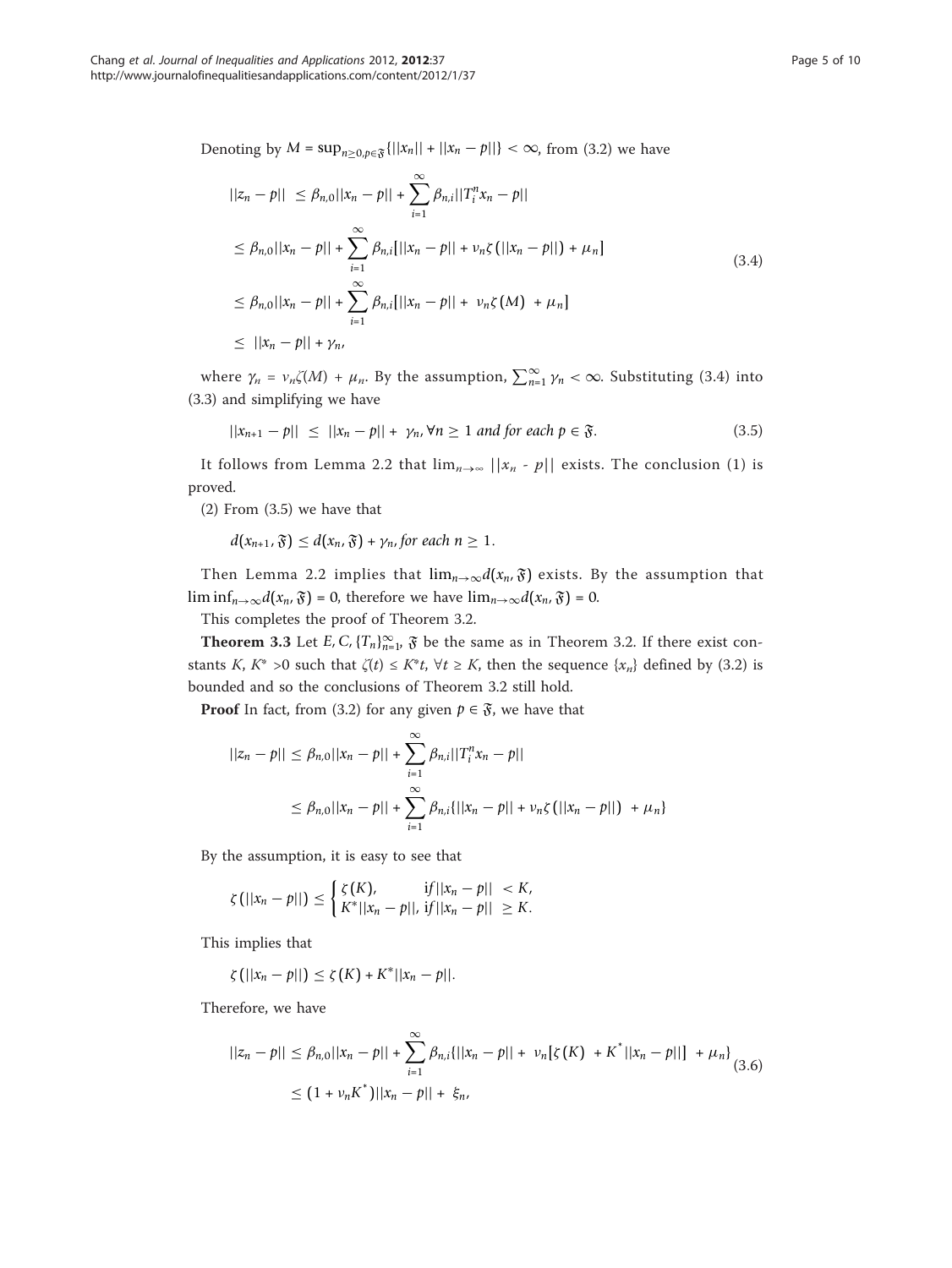where  $\zeta_n = v_n \zeta(K) + \mu_n$ . Substituting (3.6) into (3.3) and simplifying, we have that

$$
||x_{n+1} - p|| \le (1 + \nu_n K^*) ||x_n - p|| + \xi_n, \forall n \ge 1.
$$
\n(3.7)

By Lemma 2.2, for each  $p \in \mathfrak{F}$ ,  $\lim_{n \to \infty} ||x_n - p||$  exists, and so  $\{x_n\}$  is bounded. The conclusions of Theorem 3.3 can be obtained from Theorem 3.2 immediately.

From Theorem 3.3 we can obtain the following result:

**Corollary 3.4** Let E, C be as in Theorem 3.2. Let  $T_i$ :  $C \rightarrow C$ ,  $i = 1, 2, ..., m$  be m total asymptotically quasi-nonexpansive mappings with nonnegative real sequences { $v_{in}$ }, { $\mu_{in}$ } and a strictly increasing continuous function  $\zeta_i : \mathfrak{R}^+ \to \mathfrak{R}^+$  with  $\zeta_i(0) = 0$ such that  $\mathfrak{F}$  : =  $\bigcap_{i=1}^{m} F(T_i)$  is nonempty and bounded,  $\sum_{n=1}^{\infty} (v_{in} + \mu_{in}) < \infty$ , *i* = 1, 2, ..., *m*. Let  $\{x_n\}$  be the sequence defined by:

$$
\begin{cases}\n x_0 \in C \text{ chosen arbitrary,} \\
 x_{n+1} = \alpha_n x_n + (1 - \alpha_n) z_n, \\
 z_n = \beta_{n,0} x_n + \sum_{i=1}^m \beta_{n,i} T_i^n x_n, \ \forall n \ge 0.\n\end{cases}
$$
\n(3.8)

where  $\{\beta_{n,i}\}\$ ,  $i = 0, 1, 2, ..., m$ , and  $\{\alpha_n\}$  are sequences in [0, 1] satisfying the following conditions:

(a) for each  $n \ge 0$ ,  $\sum_{i=0}^{m} \beta_{n,i} = 1$ ;

If there exist constants K, K\* >0 such that for each  $i = 1, 2, ..., m$ ,  $\zeta_i(t) \le K^*t$ ,  $\forall t \ge K$ , then  $\{x_n\}$  is bounded and the conclusions of Theorem 3.2 still hold.

**Proof** Let  $v_n = \max_{1 \le i \le m} v_{in}$ ,  $\mu_n = \max_{1 \le i \le m} \mu_{in}$  and  $\zeta = \max_{1 \le i \le m} \zeta_i$ , then  $\sum_{n=1}^{\infty} \{v_n + \mu_n\} < \infty$  and  $\zeta : \Re^+ \to \Re^+$  is a strictly increasing continuous function with  $\zeta(0) = 0$  and there exist constants K, K\* >0 such that  $\zeta(t) \le K^*t$ ,  $\forall t \ge K$ . Therefore all conditions in Theorem 3.3 are satisfied. The conclusions of Corollary 3.4 can be obtained from Theorem 3.3 immediately.

If the space E is uniformly convex, and one of  $\{T_i\}$  is compact, then we can obtain the following more better result.

**Theorem 3.5** Let  $E$  be a uniformly convex real Banach space,  $C$  be a nonempty closed convex subset of E and  $\{T_i\}_{i=1}^{\infty}$  be a countable family of uniformly total asymptotically quasi-nonexpansive mappings from C into itself with nonnegative real sequences { $v_n$ } and { $\mu_n$ } and a strictly increasing continuous function  $\zeta : \mathfrak{R}^+ \to \mathfrak{R}^+$  such that  $\zeta(0)$ = 0,  $\mathfrak{F} := \bigcap_{i=1}^{\infty} F(T_i) \neq \emptyset$  and  $\sum_{n=1}^{\infty} (\nu_n + \mu_n) < \infty$ , and for each  $i \geq 1$ ,  $T_i$  is uniformly Li-Lipschitzian continuous. Let  $\{x_n\}$  be the sequence defined by (3.2), where  $\{\beta_{n,i}\}\$ ,  $i =$ 0, 1, 2, ... and  $\{\alpha_n\}$  are sequences in [0, 1] satisfying the conditions (a), (b) in Theorem 3.2 and lim inf  $\beta_{n,0}\beta_{n; i} > 0$  for any  $i \ge 1$ . If  $\{x_n\}$  and  $\mathfrak F$  both are bounded and one of  ${T<sub>i</sub>}$  is compact, then the following conclusions hold:

(1)  $\lim_{n\to\infty}$ || $x_n - T_j^n x_n$ || = 0 uniformly in *j* ≥ 1,

(2) the sequence  $\{x_n\}$  converges strongly to some point  $p \in \mathfrak{F}$ .

**Proof** (1) Since  $\{x_n\}$  and  $\mathfrak{F}$  both are bounded and the norm  $||\cdot||^2$  is convex, for any given  $p \in \mathfrak{F}$ , it follows from (3.2) that

$$
||x_{n+1} - p||^2 = ||\alpha_n x_n + (1 - \alpha_n)z_n - p||^2
$$
  
\n
$$
\leq \alpha_n ||x_n - p||^2 + (1 - \alpha_n) ||z_n - p||^2.
$$
\n(3.9)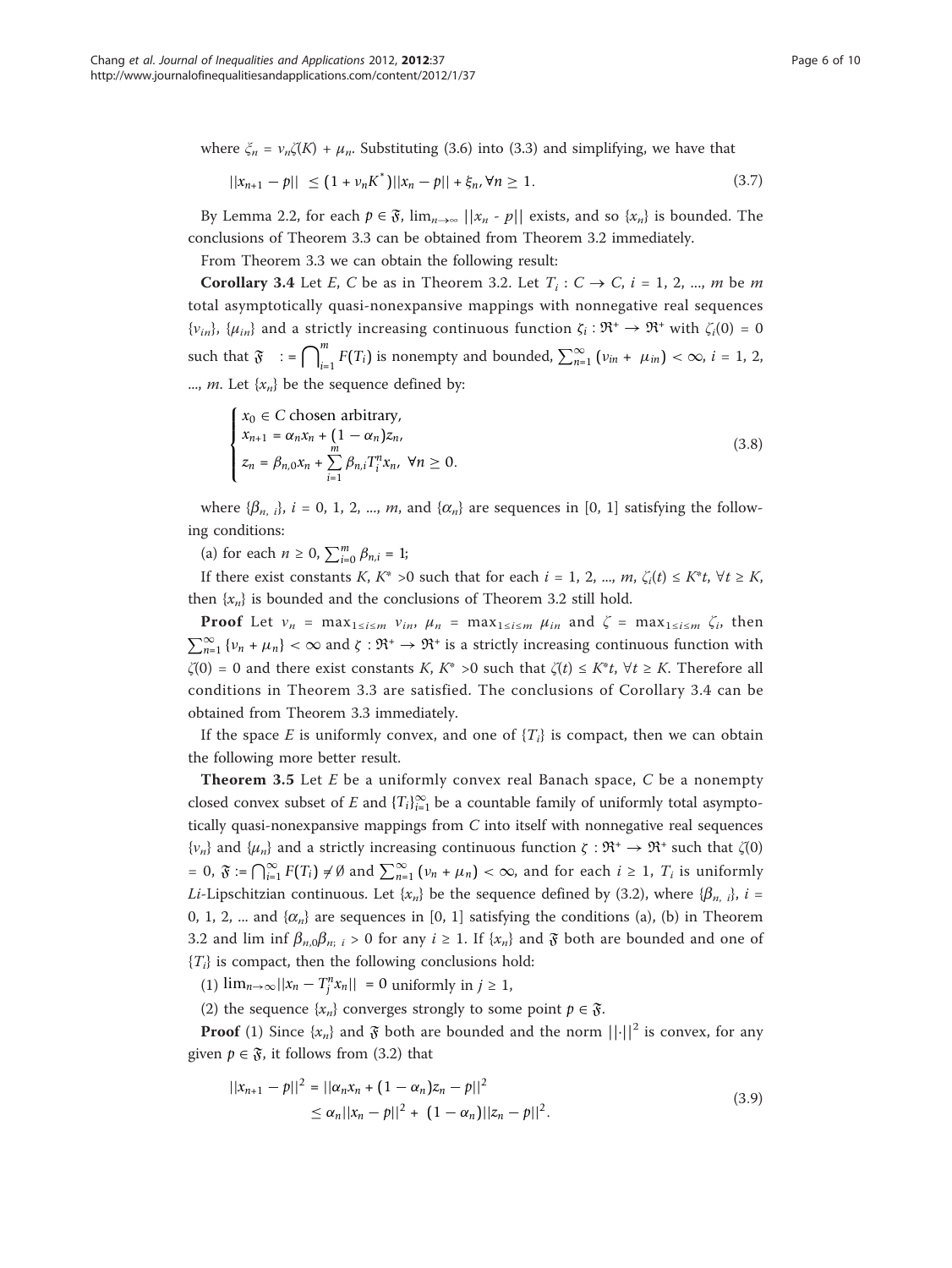By Lemma 2.1, for any positive integer  $j \geq 1$  we have

$$
||z_n - p||^2 = ||\beta_{n,0}x_n + \sum_{i=1}^{\infty} \beta_{n,i}T_i^n x_n - p||^2
$$
  
\n
$$
\leq \beta_{n,0}||x_n - p||^2 + \sum_{i=1}^{\infty} \beta_{n,i}||T_i^n x_n - p||^2
$$
  
\n
$$
- \beta_{n,0} \beta_{n,j}g(||x_n - T_j^n x_n||).
$$
\n(3.10)

Since

$$
||T_i^n x_n - p||^2 \le (||x_n - p|| + \nu_n \zeta (||x_n - p||) + \mu_n)^2
$$
  
\n
$$
\le (||x_n - p|| + \nu_n \zeta (M) + \mu_n)^2
$$
  
\n
$$
\le ||x_n - p||^2 + \gamma_n,
$$
\n(3.11)

where

$$
M = \sup_{n \ge 1, p \in \mathfrak{F}} ||x_n - p||,
$$
  

$$
\gamma_n = (\nu_n \zeta(M) + \mu_n)(\nu_n \zeta(M) + \mu_n + 2M) \to 0 \text{ (as } n \to \infty)
$$

First substituting (3.11) into (3.10), then substituting (3.10) into (3.9) and simplifying we have that

$$
||x_{n+1} - p||^2 \le \alpha_n ||x_n - p||^2 + (1 - \alpha_n) \{ \beta_{n,0} ||x_n - p||^2
$$
  
+  $\sum_{i=1}^{\infty} \beta_{n,i} (||x_n - p||^2 + \gamma_n) - \beta_{n,0} \beta_{n,j} g(||x_n - T_j^n x_n||)$   
 $\le \alpha_n ||x_n - p||^2 + (1 - \alpha_n) {||x_n - p||^2 + \gamma_n - \beta_{n,0} \beta_{n,j} g(||x_n - T_j^n x_n||)}$   
 $\le ||x_n - p||^2 + \gamma_n - (1 - \alpha_n) \beta_{n,0} \beta_{n,j} g(||x_n - T_j^n x_n||)).$ 

This together with Theorem 3.2 (1) shows that for each  $j \geq 1$ 

$$
(1 - \alpha_n)\beta_{n,0}\beta_{n,j}g(||x_n - T_j^nx_n||) \leq ||x_n - p||^2 + \gamma_n - ||x_{n+1} - p||^2 \to 0 \text{ (as } n \to \infty).
$$

By conditions (b) and lim inf  $\beta_{n,0}\beta_{n, i} > 0$  for any  $i \ge 1$ , this implies that

$$
\lim_{n\to\infty}g(||x_n-T_j^nx_n||)=0
$$
 uniformly in  $j\geq 1$ .

By the property of  $g$ , we have that

$$
\lim_{n \to \infty} ||x_n - T_j^n x_n|| = 0 \text{ uniformly in } j \ge 1. \tag{3.12}
$$

The conclusion (1) is proved.

(2) From (3.2) we have

$$
||x_{n+1} - x_n|| = (1 - \alpha_n) ||z_n - x_n|| \le \sum_{i=1}^{\infty} \beta_{n,i} ||T_i^n x_n - x_n||. \tag{3.13}
$$

For any given  $\varepsilon > 0$ , from (3.12) there exists a positive integer  $n_0$  such that

 $||x_n - T_i^n x_n|| < \varepsilon$  *for all*  $n \ge n_0$ , *and any*  $i \ge 1$ .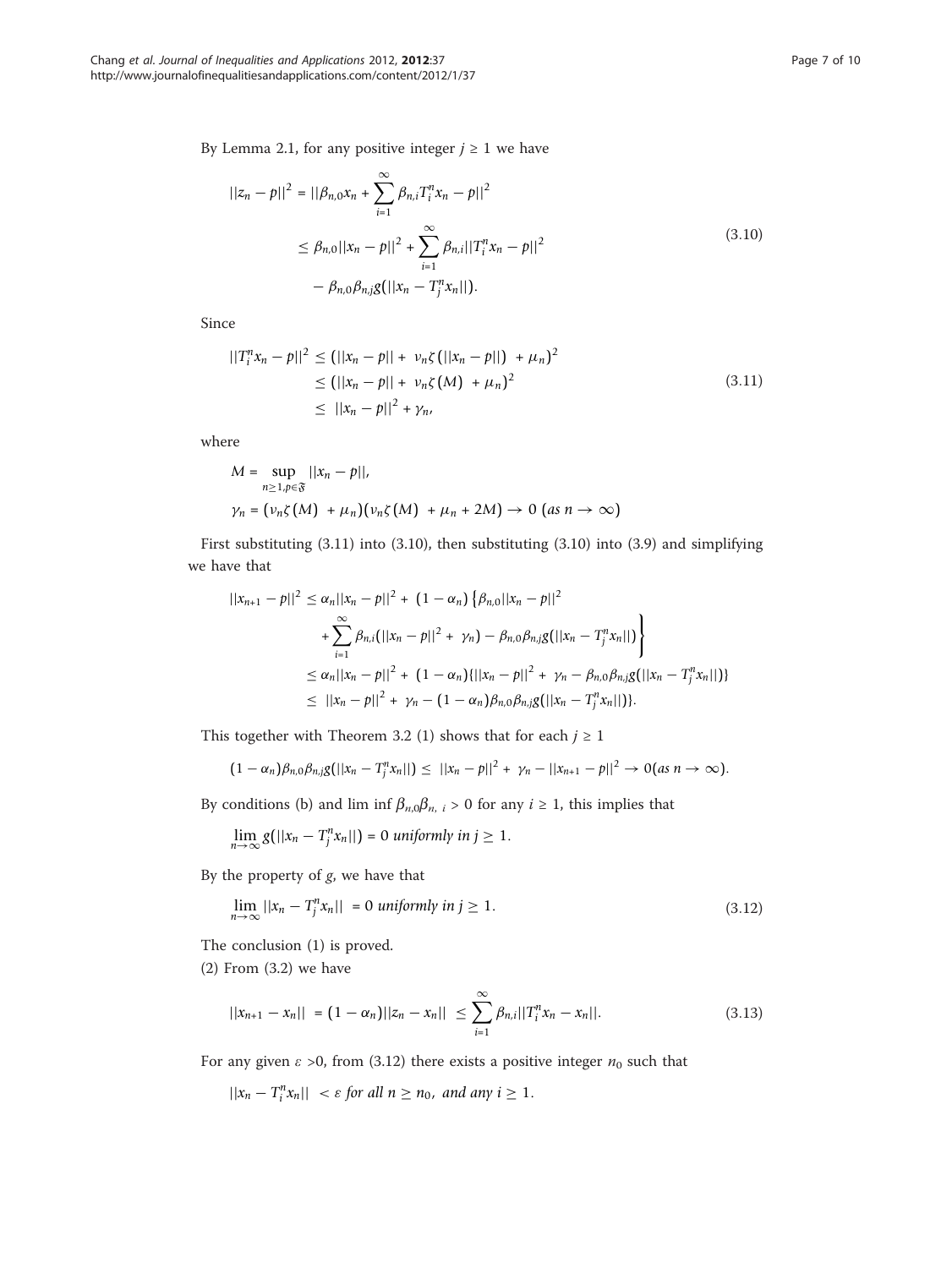This together with (3.13) yields that

$$
||x_{n+1} - x_n|| \rightarrow 0 \text{ (as } n \rightarrow \infty\text{)}.
$$
 (3.14)

By the assumption that, there exists a mapping in  ${T_i}$  which is compact. Without loss of generality, we can assume that  $T_1$  is compact. Thus, there exists a subsequence  ${T_1^{n_k}} x_{n_k}$  of  ${T_1^n} x_n$  such that  $T_1^{n_k} x_{n_k} \to x^*$  (as  $k \to \infty$ ) for some point  $x^* \in C$ . Since  $T_1$  is  $L_1$ -Lipschitzian, it is continuous. Thus we have  $T_1 T_1^{n_k} x_{n_k} \to T_1 x^*$  (as  $k \to \infty$ ). From (3.12), we have that  $\lim_{k\to\infty} x_{n_k} = x^*$  Also from (3.12) for each  $i \ge 1$ ,  $\lim_{k\to\infty} T_i^{n_k} x_{n_k} = x^*$ . Thus for each  $i \ge 1$ ,  $\lim_{k \to \infty} T_i T_i^{n_k} x_{n_k} = T_i x^*$ . By (3.14),  $\lim_{k \to \infty} ||x_{n_k+1} - x_{n_k}|| = 0$ , it follows that  $\lim_{k\to\infty} x_{n_k+1} = x^*$ . Next, we prove that  $x^* \in \mathfrak{F}$ . In fact, for each  $i \geq 1$ , since  $T_i$ is uniformly  $L_i$ -Lipschitz continuous, we have

$$
||x^* - T_i x^*|| \le ||x^* - x_{n_k+1}|| + ||x_{n_k+1} - T_i^{n_k+1} x_{n_k+1}||
$$
  
+ 
$$
||T_i^{n_k+1} x_{n_k+1} - T_i^{n_k+1} x_{n_k}|| + ||T_i^{n_k+1} x_{n_k} - T_i x^*||
$$
  

$$
\le ||x^* - x_{n_k+1}|| + ||x_{n_k+1} - T_i^{n_k+1} x_{n_k+1}||
$$
  
+ 
$$
L_i ||x_{n_k+1} - x_{n_k}|| + ||T_i^{n_k+1} x_{n_k} - T_i x^*|| \to 0 \text{ (as } k \to \infty).
$$
 (3.15)

Therefore, we have  $x^* = T_i x^*$ , for each  $i \ge 1$ . This implies that  $x^* \in \mathfrak{F}$ . But by Theorem 3.2, for each  $p \in \mathfrak{F}$ ,  $\lim_{n \to \infty} ||x_n - p||$  exists. Hence  $\{x_n\}$  converges strongly to  $x^*$  ∈  $\mathfrak{F}$ . This completes the proof of Theorem 3.5.

Remark 3.6 By the same way as given in the proof of Theorem 3.3, we can prove that if the condition "  $\{x_n\}$  is bounded" in Theorem 3.5 is replaced by the condition "if there exist constants K,  $K^* > 0$  such that  $\zeta(t) \leq K^*t$ ,  $\forall t \geq K^*$ , then the conclusions of Theorem 3.5 still hold.

**Definition 3.7** Let  $\{T_i\}$  be a family of mappings from C into itself.

(1)  ${T_i}$  is said to be a family of uniformly asymptotically nonexpansive mappings if, there exists a sequence of nonnegative real numbers  $\{v_n\}$  with  $v_n \to 0$  (as  $n \to \infty$ ) such that for any  $x, y \in C$  and for any  $i \ge 1$ 

$$
||T_i^n x - T_i^n y|| \le (1 + \nu_n) ||x - y||, \quad \forall n \ge 1.
$$
\n(3.16)

(2)  ${T_i}$  is said to be a family of uniformly asymptotically nonexpansive in the inter*mediate sense* if, for each  $i \ge 1$ ,  $T_i$  is continuous and there exists a sequence  $\{\sigma_n\}$  of nonnegative real numbers with  $\sigma_n \to 0$  (*as n*  $\to \infty$ ) such that for any *x*, *y*  $\in$  *C* and for any  $i \geq 1$ ,

$$
||T_i^n x - T_i^n y|| \le ||x - y|| + \sigma_n, \forall n \ge 1.
$$
\n(3.17)

From Theorem 3.5 and Remark 3.6 we can obtain the following

**Theorem 3.8** Let E, C be the same as in Theorem 3.5. Let  $\{T_i\}$  be a countable family of uniformly asymptotically nonexpansive mappings from C into itself with nonnegative real sequences  $\{v_n\}$  such that  $\mathfrak{F} := \bigcap_{i=1}^{\infty} F(T_i)$  is nonempty and bounded and  $\sum_{n=1}^{\infty} v_n < \infty$ . Let  $\{x_n\}$  be the sequence defined by (3.2), where  $\{\beta_{n, i}\}\$ ,  $i = 0, 1, 2, ...$  and  $\{\alpha_n\}$  are sequences in [0, 1] satisfying the conditions (a), (b) in Theorem 3.2 and lim inf  $\beta_{n,0}\beta_{n,i} > 0$  for any  $i \ge 1$ . If one of  $\{T_i\}$  is compact, then the conclusions in Theorem 3.5 still hold:

**Proof.** Letting  $\mu_n = 0$ ,  $\forall n \ge 1$ ,  $\zeta(t) = t$ ,  $t \ge 0$ ,  $K = 0$ , and  $K^* = 1$ , therefore we have  $||T_i^n x - T_i^n y|| \le L||x - y||$ ,  $\forall n \ge 1$ , and  $\zeta(t) = K^* t$ ,  $\forall t \ge 0$ . Again since  $v_n \to 0$ ,  $\{v_n\}$  is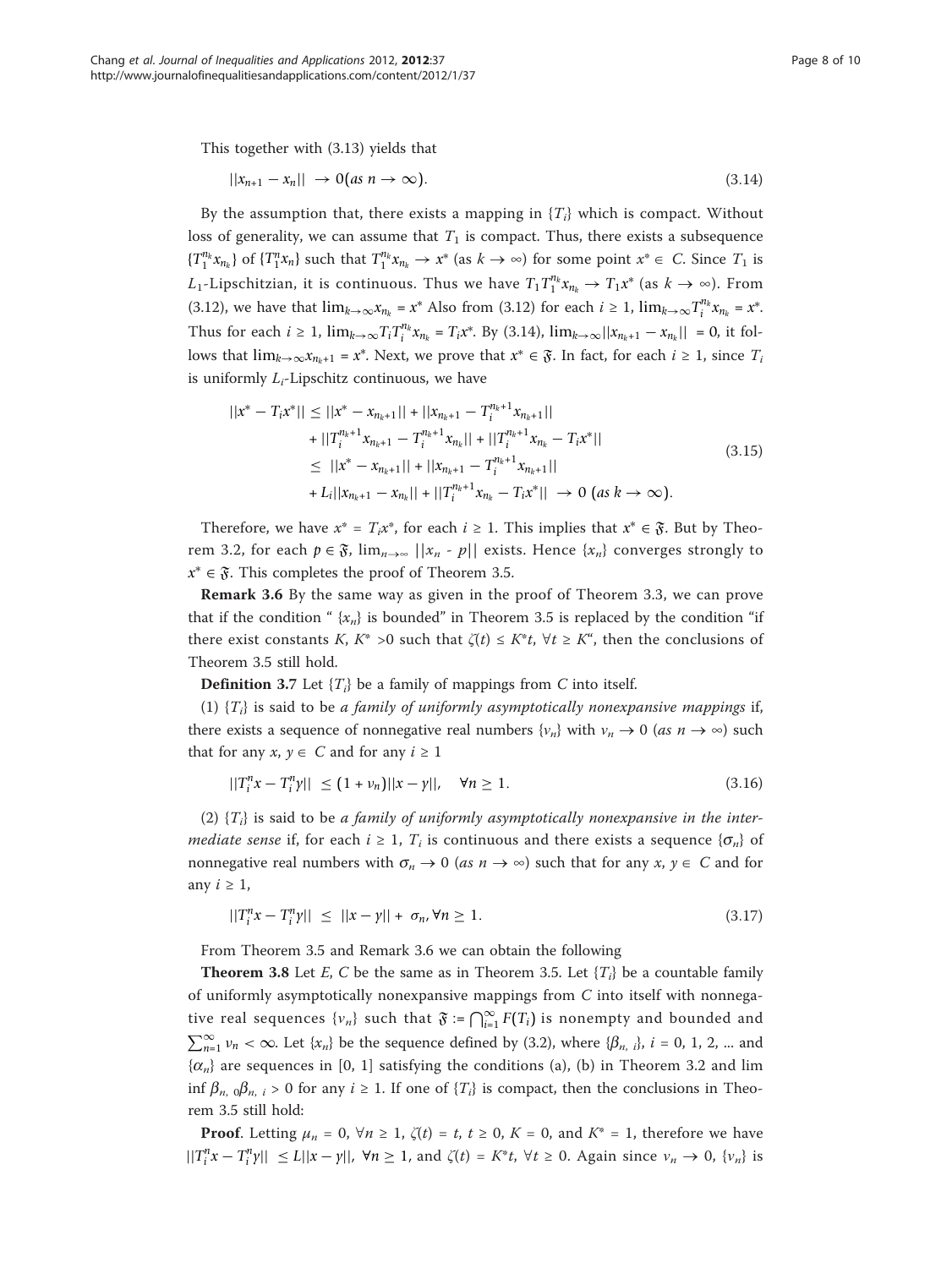<span id="page-8-0"></span>bounded. Setting  $L = 1 + \sup_{n \geq 1} v_n$  it follows from (3.16) that

$$
||T_i^n x - T_i^n y|| \le L||x - y||, \forall n \ge 1,
$$

i.e., for each  $i \geq 1$ ,  $T_i$  is uniformly L-Lipschitz continuous. Therefore all conditions in Theorem 3.5 and Remark 3.6 are satisfied. The conclusions of Theorem 3.8 can be obtained from Theorem 3.5 and Remark 3.6 immediately.

**Theorem 3.9** Let E, C be the same as in Theorem 3.5. Let  $\{T_i\}$  be a countable family of uniformly asymptotically nonexpansive in the intermediate sense from C into itself with a nonnegative real sequence  $\{\sigma_n\}$  such that  $\mathfrak{F} := \bigcap_{i=1}^{\infty} F(T_i)$  is nonempty and bounded and  $\sum_{n=1}^{\infty} \sigma_n < \infty$ . Let  $\{x_n\}$  be the sequence defined by (3.2), where  $\{\beta_m, i\}$ ,  $i =$ 0, 1, 2, ... and  $\{\alpha_n\}$  are sequences in [0, 1] satisfying the conditions (a), (b) in Theorem 3.2 and lim inf  $\beta_{n}$ ,  $\beta_{n}$ ,  $i > 0$  for any  $i \ge 1$ . If for each  $i \ge 1$ ,  $T_i$  is uniformly  $L_i$ -Lipschitzian continuous and one of  $\{T_i\}$  is compact, then the conclusions in Theorem 3.5 still hold.

#### Acknowledgements

The authors would like to express their thanks to the referees for their helpful comments and suggestions. This work was supported by the National Research Foundation of Korean Grant funded by the Korean Government (2011- 0002581).

#### Author details

<sup>1</sup>Department of Mathematics, College of Statistics and Mathematics, Yunnan University of Finance and Economics, Kunming, Yunnan 650221, China <sup>2</sup>Department of Mathematics Education, Kyungnam University, Masan, Kyungnam 631-701, South Korea <sup>3</sup>Department of Applied Mathematics, The Hong Kong Polytechnic University, Hong Kong

#### Authors' contributions

S-sC and JKK conceived the study and participated in its design and coordination. JKK and HWJL suggested many good ideas that are useful for achievement this paper and made the revision. JKK and CKC prepared the manuscript initially and performed all the steps of proof in this research. All authors read and approved the final manuscript.

#### Competing interests

The authors declare that they have no competing interests.

#### Received: 23 May 2011 Accepted: 16 February 2012 Published: 16 February 2012

#### References

- 1. Goebel, K, Kirk, WA: A fixed point theorem for asymptotically nonexpansive mappings. Proc Am Math Soc. 35, 171–174 (1972). doi:10.1090/S0002-9939-1972-0298500-3
- 2. Bruck, R, Kuczumow, T, Reich, S: Convergence of iterates of asymptotically nonexpansive mappings in Banach spaces with the uniform Opial property. Colloq Math. 65(2):169–179 (1993)
- 3. Kirk, WA: Fixed point theorems for non-Lipschitzian mappings of asymptotically nonexpansive type. Israel J Math. 17(4):339–346 (1974). doi:10.1007/BF02757136
- Alber, YaI, Chidume, CE, Zegeye, H: Approximating fixed points of total asymptotically nonexpansive mappings. Fixed Point Theory Appl 2006, 20 (2006). Article ID 10673
- Quan, J, Chang, SS, Long, J: Approximation of asymptotically quasi-nonexpansive-type mappings by finite steps iterative sequences. Fixed Point Theory Appl 2006 (2006). Article ID 70830
- 6. Shahzad, N, Udomene, A: Approximating common fixed points of two asymptotically quasi-nonexpansive mappings in Banach spaces. Fixed Point Theory Appl 2006 (2006). Article ID 18909, 10
- 7. Ghosh, MK, Debnath, L: Convergence of Ishikawa iterates of quasi-nonexpansive mappings. J Math Anal Appl. 207(1):96–103 (1997). doi:10.1006/jmaa.1997.5268
- Sun, Z-H: Strong convergence of an implicit iteration process for a finite family of asymptotically quasi-nonexpansive mappings. J Math Anal Appl. 286(1):351–358 (2003). doi:10.1016/S0022-247X(03)00537-7
- 9. Chang, S-S, Tan, KK, Lee, HWJ, Chan, CK: On the convergence of implicit iteration process with error for a finite family of asymptotically nonexpansive mappings. J Math Anal Appl. 313(1):273–283 (2006). doi:10.1016/j.jmaa.2005.05.075
- 10. Jung, JS: Iterative approaches to common fixed points of nonexpansive mappings in Banach spaces. J Math Anal Appl. 302(2):509–520 (2005). doi:10.1016/j.jmaa.2004.08.022
- 11. Shioji, N, Takahashi, W: Strong convergence of approximated sequences for nonexpansive mappings in Banach spaces. Proc Am Math Soc. 125(12):3641–3645 (1997). doi:10.1090/S0002-9939-97-04033-1
- 12. Suzuki, T: Strong convergence of Krasnoselskii and Mann's type sequences for one-parameter nonexpansive semigroups without Bochner integrals. J Math Anal Appl. 305(1):227–239 (2005). doi:10.1016/j.jmaa.2004.11.017
- 13. Chidume, CE, Ofoedu, EU: Approximation of common fixed points for finite families of total asymptotically nonexpansive mappings. J Math Anal Appl. 333(1):128–141 (2007). doi:10.1016/j.jmaa.2006.09.023